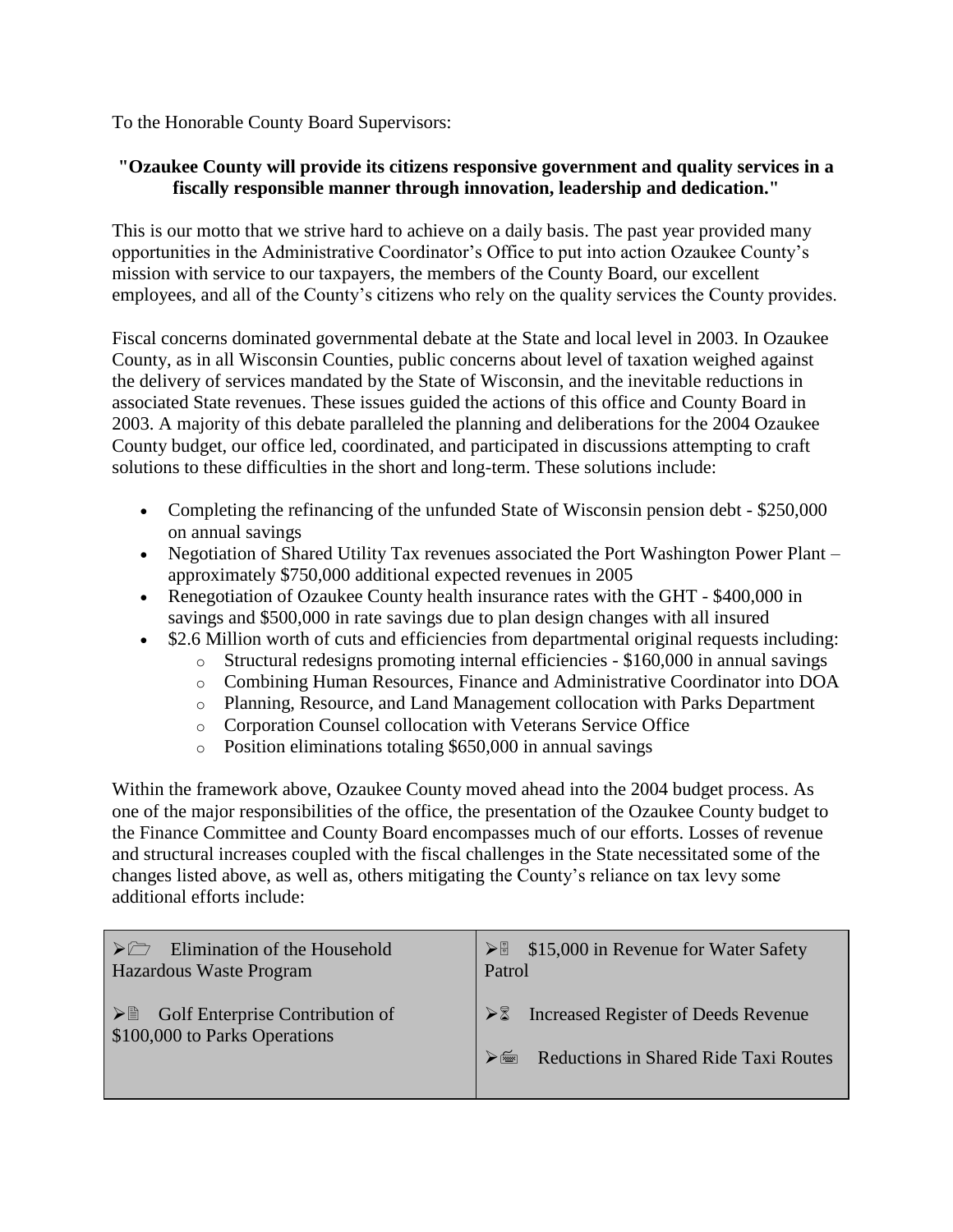|    | $\triangleright \Box$ Aging and Adult Services Collaboration $\triangleright \Diamond$ Deferral of \$300,000 in Highways | Project |
|----|--------------------------------------------------------------------------------------------------------------------------|---------|
| >圁 | Elimination of WETAP Program                                                                                             |         |

Coordination and analysis of the 2004-2008 Ozaukee County Capital Improvement Plan added value to the 2004, and upcoming budget processes, providing a five-year projection of future capital needs. The Administrative Coordinator's office working with the Finance Department formulated a Capital Financing Policy and system to weigh proposed capital projects against one another. The deferral of capital expenditures in recent budget cycles results from efforts to decrease reliance on tax levy; these methods of expenditure reduction can have highly detrimental effects and cause wide variations in future capital spending and needs. Full codification and application of the policy in future budget cycles will mitigate these effects.

As the fiscal debate necessitated an examination of organizational structure, our office, working with the County Board and various departments continued to pursue the use of technology to increase the effective and efficient delivery of our many services. The past year allowed the opportunity to begin to plan for the implementation of three technological major undertakings, which will culminate in 2004:

- Great Plains Accounting Software: streamlining and upgrading our County-wide accounting and budgeting functions
- Optical Imaging Software replacing current and time-consuming microfilming techniques in the Register of Deeds Office
- Integrated Government Services Platform: a ground-breaking solution to service provision in the area of County Human Services

Each of these technical solutions, allow County staff, through the use of technology, to focus on providing improved service to our citizens by removing administrative and clerical barriers and improving departmental functions.

Two analyses, approved by the County Board in 2003, will set the stage for future efforts by the office and present the County Board with options in determining the future operations of the County Fairgrounds and Lasata campus. In 2003, work continued with the Agricultural Society Liaison Committee to examine alternative Fairgrounds locations adequate for the Ozaukee County Fair, 4-H activities, and other County related activities. A visioning process by the numerous Fairground stakeholders to address the future needs is planned for 2004. Preparations and investigation for the long-range plan assessing the future of the Lasata Nursing Home and Heights Retirement Center began in 2003. These efforts will culminate with an interim report in June 2004 with a final report available for the County Board during the 2005 budget process.

Numerous positive developments occurred in the Administrative Coordinator's Office that highlighted the County's efforts to support intergovernmental relationships, cultivate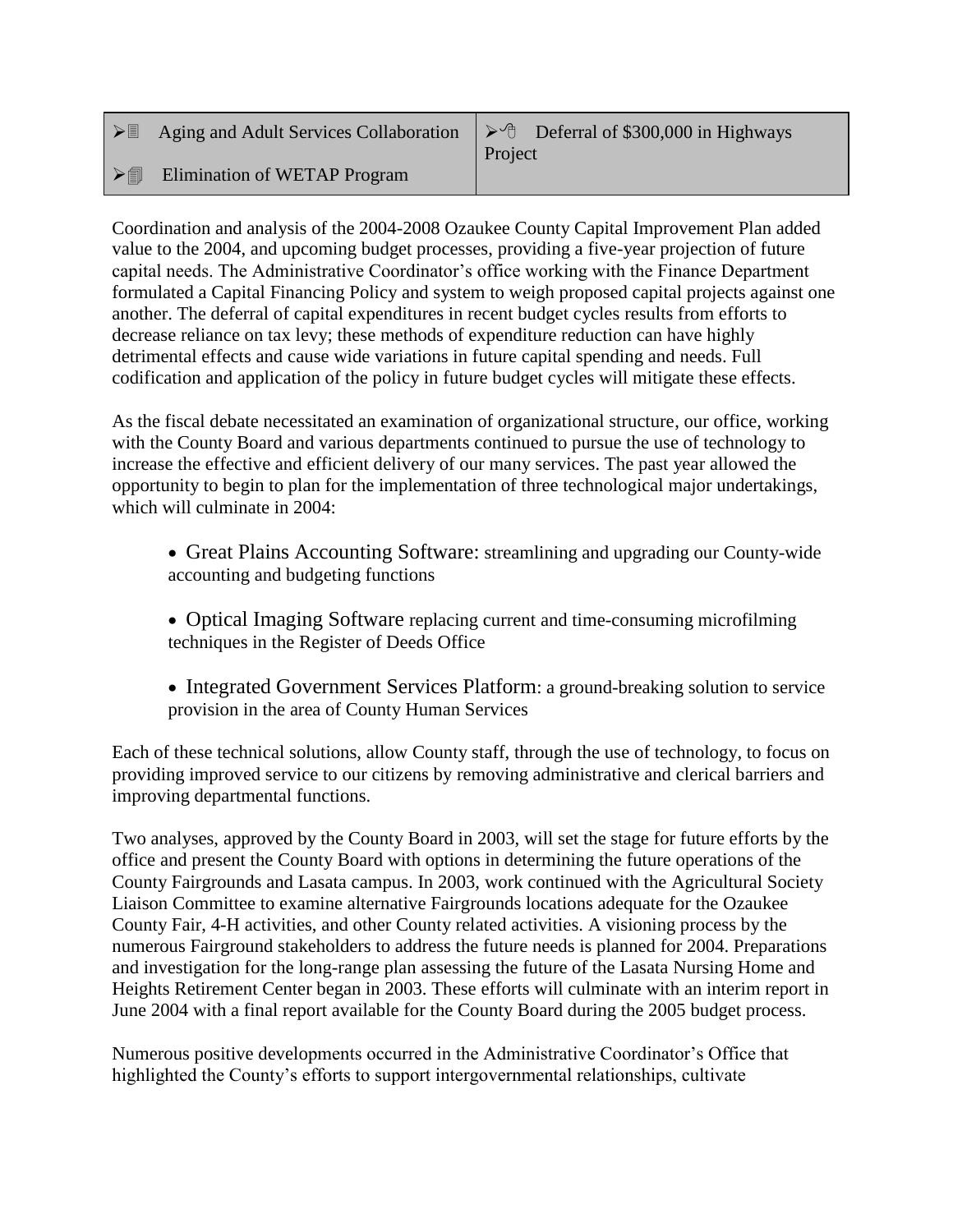partnerships with local educational institutions, and participate in the development of program performance measures with the State Department of Revenue.

• Foth & Van Dykes Good Government Award: Received this award which was presented by the Governor at the September WCA Conference, recognizing the efforts of Ozaukee County to aid the municipalities through the provision network and Internet services.

• First Friday's Program: Launched in November of 2003 this partnership with MATC provides monthly forums addressing issues affecting County citizens. Program schedule included 2004 County Budget, Dialogue with our State legislative delegation, Workforce Development, Education, Transportation, Business Development, and Smart Growth.

• Renew Wisconsin Report: Participated in this Department of Revenue five county pilot program focusing on the development of performance measures, allowed the County to analyze the County Tree Sale, Home Care Program, and Congregate Meal Program.

 Ozaukee County Sesquicentennial: Organized a series of meetings with all of our local educational institutions to highlight our County's 150 year birthday.

The Administrative Coordinator's Office continues to represent the County and develop relationships with, other governments, their practitioners, elected officials, and our citizens on numerous committees and organizations including: LOGIN, Mid-Moraine Administrators, Wisconsin Counties Utility Tax Association, Wisconsin County Executives and Administrators Association, Wisconsin Association of Municipal and County Assistant Managers, the Milwaukee Area Society for Public Administration, Wisconsin Counties Taxation and Finance Steering Committee, Ozaukee County Historical Society and Ozaukee County Tourism.

Our office continued the effort to develop the restoration of the County Courthouse. The past year saw many favorable developments. With the help of the Ad-Hoc Committee, County Board Chairperson and other members of the Board, we sought and obtained private financial support from some of our local citizens. These relationships moved the restoration closer to the goal of the completion of a Historic Structures Report. A grant application submitted to the Jeffris Foundation obtained a challenge grant to fund one-third of the report. We would like to thank everyone, including the Supervisors, who donated to support the efforts in 2003.

Without question, 2004 will present equal challenges, four major policy items will focus our efforts: the completion of the Fairgrounds and Lasata study, an analysis of the consolidation of the Counties Human Services Departments in conjunction with the Integrated Services Platform and Uniform Data initiative, and the overall prioritization of County Services.

I would like to acknowledge the efforts of all of the Department Heads, our employees, and my assistant Jason Dzwinel for their continued support of this office, the County Board and the citizens of the County. The past year has again offered many challenges and opportunities, but more importantly much to build on to ensure that 2004 will be equally successful.